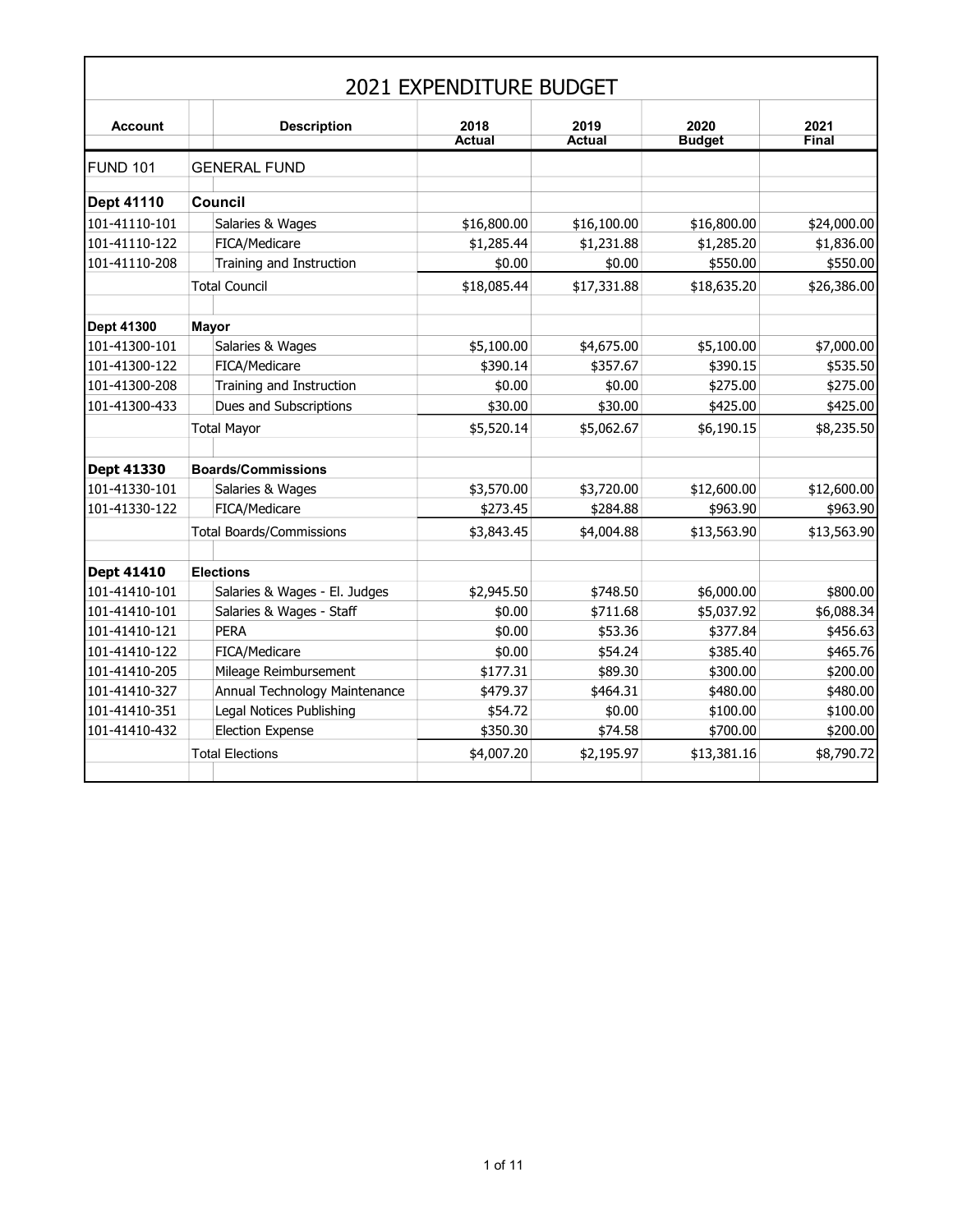| <b>Account</b>    | <b>Description</b>              | 2018<br><b>Actual</b> | 2019<br><b>Actual</b> | 2020<br><b>Budget</b> | 2021<br>Final |
|-------------------|---------------------------------|-----------------------|-----------------------|-----------------------|---------------|
| <b>Dept 41500</b> | Administration                  |                       |                       |                       |               |
| 101-41500-101     | Salaries & Wages                | \$128,046.32          | \$129,434.53          | \$154,866.21          | \$164,099.28  |
| 101-41500-121     | PERA                            | \$9,193.37            | \$9,212.77            | \$11,614.97           | \$12,307.45   |
| 101-41500-122     | FICA/Medicare                   | \$10,114.54           | \$9,505.55            | \$11,847.27           | \$12,553.59   |
| 101-41500-134     | ST/LT Disability Insurance      | \$3,111.12            | \$3,608.16            | \$3,200.00            | \$4,000.00    |
| 101-41500-150     | Worker s Comp                   | \$3,153.32            | \$1,580.39            | \$1,750.00            | \$1,960.00    |
| 101-41500-160     | Health/Dental Insurance         | \$52,030.29           | \$55,019.16           | \$65,880.00           | \$67,440.00   |
| 101-41500-185     | Unemployment Compensation       | \$0.00                | \$0.00                | \$2,000.00            | \$2,000.00    |
| 101-41500-200     | <b>Office Supplies</b>          | \$3,546.67            | \$2,767.02            | \$5,000.00            | \$4,000.00    |
| 101-41500-205     | Mileage Reimbursement           | \$2,724.85            | \$2,890.28            | \$3,000.00            | \$3,000.00    |
| 101-41500-208     | Training and Instruction        | \$849.74              | \$859.76              | \$3,000.00            | \$2,000.00    |
| 101-41500-217     | <b>Education Reimbursement</b>  | \$0.00                | \$0.00                | \$0.00                | \$0.00        |
| 101-41500-300     | Professional Srvs               | \$149.65              | \$58.91               | \$1,000.00            | \$500.00      |
| 101-41500-301     | <b>Auditing/Acctg Services</b>  | \$5,980.43            | \$12,120.92           | \$7,500.00            | \$9,225.00    |
| 101-41500-302     | <b>Assessor Fees</b>            | \$14,471.07           | \$14,481.92           | \$15,500.00           | \$15,500.00   |
| 101-41500-303     | <b>Engineering Fees</b>         | \$19,111.70           | \$32,421.82           | \$10,000.00           | \$20,000.00   |
| 101-41500-304     | Legal Fees                      | \$25,349.00           | \$55,402.05           | \$180,000.00          | \$160,000.00  |
| 101-41500-308     | <b>Consultant Fees</b>          | \$14,834.95           | \$3,201.42            | \$5,000.00            | \$5,000.00    |
| 101-41500-311     | <b>Safety Training Services</b> | \$66.66               | \$240.00              | \$160.00              | \$160.00      |
| 101-41500-321     | Telephone                       | \$5,296.67            | \$2,584.80            | \$2,000.00            | \$2,600.00    |
| 101-41500-322     | Postage                         | \$638.26              | \$667.14              | \$980.00              | \$1,050.00    |
| 101-41500-324     | Messenger Service               | \$71.41               | \$0.00                | \$0.00                | \$0.00        |
| 101-41500-327     | Annual Technology Maintenance   | \$4,430.00            | \$4,423.67            | \$4,500.00            | \$4,500.00    |
| 101-41500-350     | Print/Binding                   | \$4,034.37            | \$3,980.80            | \$5,000.00            | \$5,000.00    |
| 101-41500-351     | Legal Notices Publishing        | \$794.81              | \$658.23              | \$1,800.00            | \$1,500.00    |
| 101-41500-352     | <b>General Notices</b>          | \$0.00                | \$868.85              | \$600.00              | \$800.00      |
| 101-41500-353     | <b>Ordinance Publication</b>    | \$232.56              | \$0.00                | \$1,000.00            | \$500.00      |
| 101-41500-361     | General Liability Ins           | \$16,951.00           | \$16,898.00           | \$18,000.00           | \$18,000.00   |
| 101-41500-381     | <b>Electric Utilities</b>       | \$4,110.71            | \$3,100.00            | \$4,200.00            | \$4,000.00    |
| 101-41500-382     | Water/Sewer Utilities           | \$693.07              | \$741.66              | \$1,200.00            | \$1,000.00    |
| 101-41500-383     | <b>Gas Utilities</b>            | \$2,576.79            | \$2,368.94            | \$2,000.00            | \$2,400.00    |
| 101-41500-384     | Refuse/Garbage Disposal         | \$756.21              | \$781.56              | \$800.00              | \$900.00      |
| 101-41500-385     | <b>Building Security</b>        | \$505.90              | \$963.40              | \$4,200.00            | \$1,500.00    |
| 101-41500-400     | General Maintenance             | \$4,207.95            | \$9,826.42            | \$8,000.00            | \$10,000.00   |
| 101-41500-401     | Repair Buildings                | \$2,539.18            | \$5,593.78            | \$2,000.00            | \$6,000.00    |
| 101-41500-404     | Repair Machinery/Equipment      | \$83.95               | \$324.55              | \$1,000.00            | \$1,000.00    |
| 101-41500-410     | Sirens/Flags                    | \$736.50              | \$553.50              | \$750.00              | \$750.00      |
| 101-41500-411     | Culligan                        | \$386.21              | \$307.11              | \$450.00              | \$400.00      |
| 101-41500-430     | Miscellaneous                   | \$1,342.68            | \$1,225.77            | \$1,000.00            | \$1,500.00    |
| 101-41500-433     | Dues and Subscriptions          | \$4,391.00            | \$2,673.33            | \$4,000.00            | \$4,000.00    |
| 101-41500-438     | Real Estate Taxes               | \$293.81              | \$293.81              | \$500.00              | \$400.00      |
| 101-41500-439     | County/State Charges            | \$125.00              | \$116.00              | \$150.00              | \$150.00      |
| 101-41500-440     | <b>Bank Charges</b>             | \$2,781.77            | \$2,754.85            | \$3,000.00            | \$3,000.00    |
| 101-41500-490     | Subcontracted Services          | \$5,029.20            | \$5,022.20            | \$5,500.00            | \$5,500.00    |
|                   | <b>Total Administration</b>     | \$355,742.69          | \$399,533.03          | \$553,948.44          | \$560,195.32  |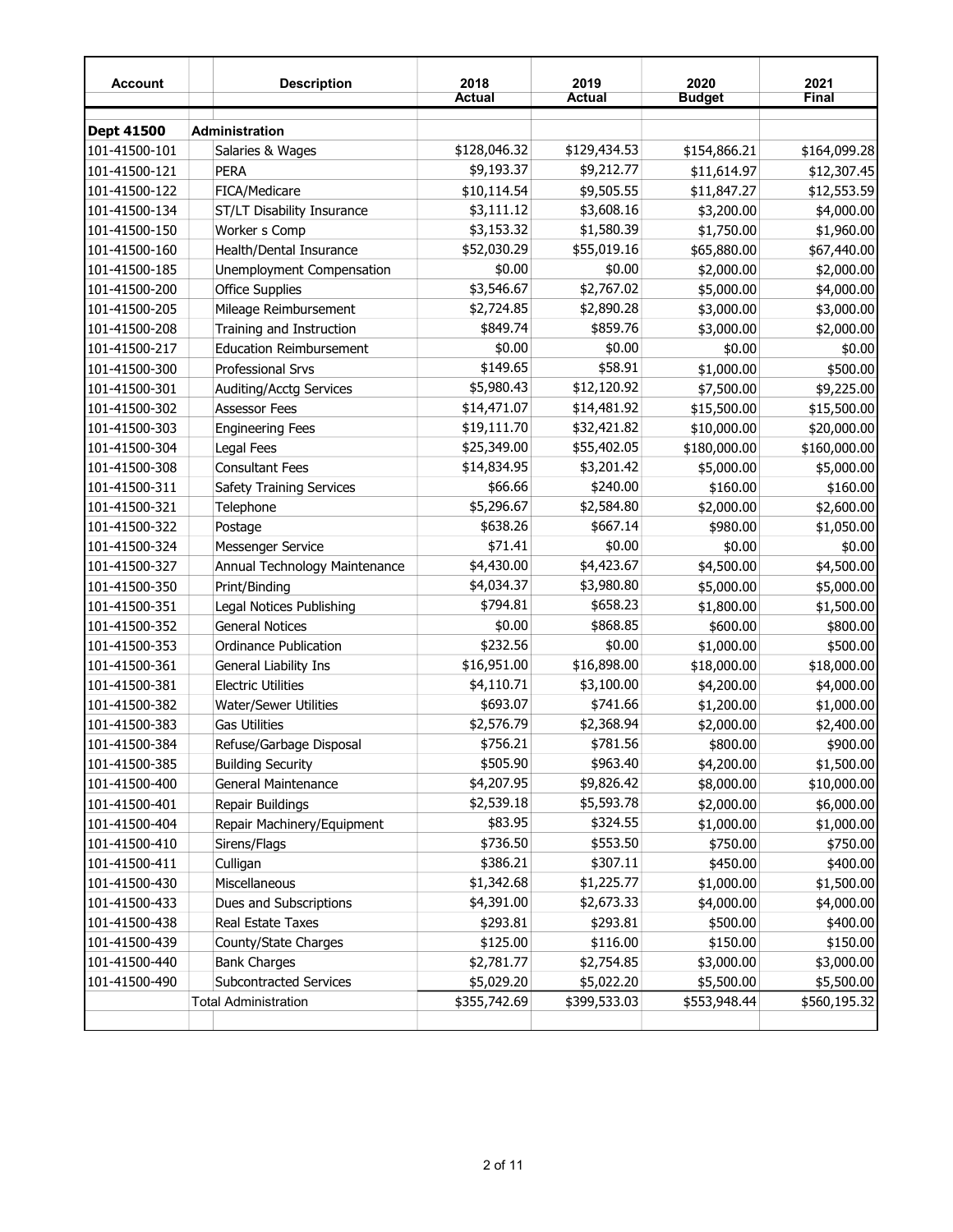| <b>Account</b>    |               | <b>Description</b>            | 2018<br><b>Actual</b> | 2019<br><b>Actual</b> | 2020<br><b>Budget</b> | 2021<br>Final |
|-------------------|---------------|-------------------------------|-----------------------|-----------------------|-----------------------|---------------|
| <b>Dept 41900</b> |               | <b>IT Services</b>            |                       |                       |                       |               |
| 101-41900-230     |               | <b>Contracted Services</b>    | \$6,909.20            | \$7,418.60            | \$8,652.35            | \$10,193.75   |
| 101-41900-329     |               | Anoka County fiber optic      | \$450.00              | \$1,500.00            | \$900.00              | \$900.00      |
|                   | Total IT      |                               | \$7,359.20            | \$8,918.60            | \$9,552.35            | \$11,093.75   |
|                   |               |                               |                       |                       |                       |               |
| <b>Dept 42110</b> | <b>Police</b> |                               |                       |                       |                       |               |
| 101-42110-230     |               | <b>Contracted Services</b>    | \$720,831.00          | \$698,861.88          | \$693,778.00          | \$746,258.00  |
| 101-42110-304     |               | Legal Fees                    | \$82,421.00           | \$70,806.88           | \$100,000.00          | \$80,000.00   |
|                   |               | <b>Total Police</b>           | \$803,252.00          | \$769,668.76          | \$793,778.00          | \$826,258.00  |
| <b>Dept 42260</b> |               | <b>Fire Department</b>        |                       |                       |                       |               |
| 101-42260-101     |               | Salaries & Wages              | \$16,466.44           | \$16,267.76           | \$25,488.46           | \$26,455.60   |
| 101-42260-103     |               | Firemen Wages                 | \$73,309.70           | \$86,235.90           | \$85,000.00           | \$90,000.00   |
| 101-42260-121     |               | <b>PERA</b>                   | \$1,192.24            | \$1,181.88            | \$1,911.63            | \$1,984.17    |
| 101-42260-122     |               | FICA/Medicare                 | \$6,821.48            | \$7,924.15            | \$8,452.37            | \$8,908.85    |
| 101-42260-150     |               | Worker s Comp                 | \$6,266.98            | \$2,935.01            | \$3,250.00            | \$3,640.00    |
| 101-42260-165     |               | Life Insurance                | \$141.00              | \$130.00              | \$200.00              | \$200.00      |
| 101-42260-180     |               | City Contribution FRA         | \$11,644.00           | \$17,809.00           | \$20,646.00           | \$0.00        |
| 101-42260-200     |               | <b>Office Supplies</b>        | \$32.73               | \$64.50               | \$200.00              | \$200.00      |
| 101-42260-207     |               | Physical & Fit Training       | \$1,649.00            | \$3,509.06            | \$6,000.00            | \$5,000.00    |
| 101-42260-208     |               | Training and Instruction      | \$14,939.84           | \$18,976.11           | \$23,000.00           | \$25,000.00   |
| 101-42260-210     |               | <b>Operating Supplies</b>     | \$2,463.37            | \$2,786.23            | \$2,500.00            | \$2,800.00    |
| 101-42260-212     |               | Gas & Oil                     | \$1,261.55            | \$1,171.47            | \$2,000.00            | \$1,800.00    |
| 101-42260-214     |               | <b>Fire Uniforms</b>          | \$2,230.74            | \$2,714.20            | \$2,200.00            | \$2,500.00    |
| 101-42260-215     |               | <b>Shop Supplies</b>          | \$49.05               | \$0.00                | \$500.00              | \$200.00      |
| 101-42260-218     |               | Medical/First Aid Supplies    | \$1,157.84            | \$520.92              | \$1,200.00            | \$1,200.00    |
| 101-42260-219     |               | Fire Prevention               | \$992.63              | \$1,209.56            | \$1,500.00            | \$1,500.00    |
| 101-42260-229     |               | Turn Out Gear                 | \$3,054.92            | \$5,855.62            | \$4,000.00            | \$6,000.00    |
| 101-42260-230     |               | <b>IT Services</b>            | \$1,959.20            | \$2,119.60            | \$2,472.10            | \$2,912.50    |
| 101-42260-304     |               | Legal Fees                    | \$300.00              | \$0.00                | \$400.00              | \$400.00      |
| 101-42260-321     |               | Telephone                     | \$0.00                | \$0.00                | \$500.00              | \$500.00      |
| 101-42260-322     |               | Postage                       | \$28.34               | \$206.28              | \$210.00              | \$225.00      |
| 101-42260-323     |               | Radio Units/User Fees         | \$1,274.92            | \$677.76              | \$1,300.00            | \$1,300.00    |
| 101-42260-327     |               | Annual Technology Maintenance | \$1,603.00            | \$1,655.00            | \$1,700.00            | \$1,800.00    |
| 101-42260-329     |               | Cable/Internet                | \$89.50               | \$0.00                | \$900.00              | \$900.00      |
| 101-42260-361     |               | General Liability Ins         | \$1,883.00            | \$1,680.00            | \$4,000.00            | \$2,500.00    |
| 101-42260-381     |               | <b>Electric Utilities</b>     | \$1,929.41            | \$1,871.91            | \$2,000.00            | \$2,000.00    |
| 101-42260-382     |               | Water/Sewer Utilities         | \$257.75              | \$321.15              | \$500.00              | \$400.00      |
| 101-42260-383     |               | <b>Gas Utilities</b>          | \$2,098.35            | \$2,067.99            | \$3,500.00            | \$3,000.00    |
| 101-42260-400     |               | General Maintenance           | \$2,776.58            | \$2,141.43            | \$3,500.00            | \$3,500.00    |
| 101-42260-401     |               | Repair Buildings              | \$0.00                | \$2,106.07            | \$1,500.00            | \$1,500.00    |
| 101-42260-404     |               | Repair Machinery/Equipment    | \$12,947.59           | \$14,163.36           | \$15,500.00           | \$18,000.00   |
| 101-42260-411     |               | Culligan                      | \$386.18              | \$307.09              | \$450.00              | \$450.00      |
| 101-42260-430     |               | Miscellaneous                 | \$1,849.45            | \$2,265.00            | \$1,500.00            | \$2,000.00    |
| 101-42260-433     |               | Dues and Subscriptions        | \$1,316.00            | \$1,525.00            | \$1,500.00            | \$1,500.00    |
|                   |               | <b>Total Fire Dept</b>        | \$174,372.78          | \$202,399.01          | \$229,480.56          | \$220,276.12  |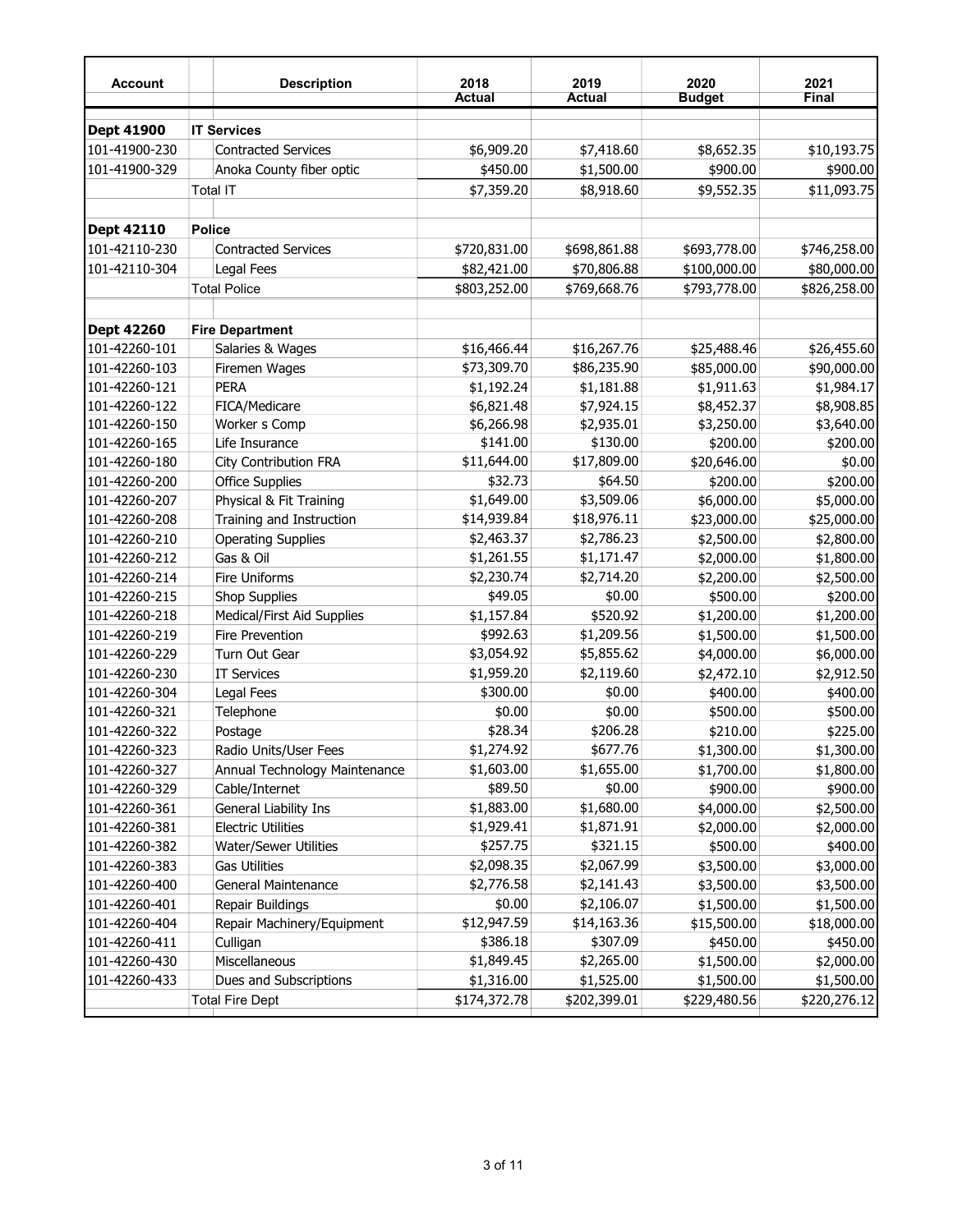| <b>Account</b>    | <b>Description</b>               | 2018<br><b>Actual</b> | 2019<br><b>Actual</b> | 2020<br><b>Budget</b> | 2021<br>Final |
|-------------------|----------------------------------|-----------------------|-----------------------|-----------------------|---------------|
|                   |                                  |                       |                       |                       |               |
| Dept 42400        | <b>Building Inspection</b>       |                       |                       |                       |               |
| 101-42400-100     | <b>Building Inspections</b>      | \$354,213.74          | \$174,788.63          | \$70,000.00           | \$150,000.00  |
| 101-42400-327     | Annual Technology Maintenance    | \$2,090.00            | \$2,090.00            | \$3,000.00            | \$2,500.00    |
|                   | <b>Total Building Inspection</b> | \$356,303.74          | \$176,878.63          | \$73,000.00           | \$152,500.00  |
|                   |                                  |                       |                       |                       |               |
| <b>Dept 42700</b> | <b>Animal Control</b>            |                       |                       |                       |               |
| 101-42700-230     | <b>Contracted Services</b>       | \$296.06              | \$214.00              | \$500.00              | \$500.00      |
|                   | <b>Total Animal Control</b>      | \$296.06              | \$214.00              | \$500.00              | \$500.00      |
|                   |                                  |                       |                       |                       |               |
| Dept 43100        | <b>Streets</b>                   |                       |                       |                       |               |
| 101-43100-101     | Salaries & Wages                 | \$59,877.74           | \$63,180.79           | \$55,279.87           | \$56,680.51   |
| 101-43100-104     | <b>Temporary Employees</b>       | \$2,622.75            | \$2,341.95            | \$3,135.60            | \$3,256.20    |
| 101-43100-121     | <b>PERA</b>                      | \$4,399.39            | \$4,561.94            | \$4,145.99            | \$4,251.04    |
| 101-43100-122     | FICA/Medicare                    | \$4,627.27            | \$4,789.86            | \$4,468.78            | \$4,585.16    |
| 101-43100-134     | ST/LT Disability Insurance       | \$1,004.88            | \$1,180.08            | \$1,055.25            | \$1,283.33    |
| 101-43100-150     | Worker s Comp                    | \$12,139.52           | \$6,261.60            | \$6,500.00            | \$7,000.00    |
| 101-43100-160     | Health/Dental Insurance          | \$19,465.20           | \$20,640.72           | \$19,764.00           | \$24,012.00   |
| 101-43100-175     | <b>Clothing Allowance</b>        | \$160.00              | \$280.00              | \$165.00              | \$178.50      |
| 101-43100-208     | Training and Instruction         | \$0.00                | \$0.00                | \$300.00              | \$200.00      |
| 101-43100-210     | <b>Operating Supplies</b>        | \$3,733.90            | \$2,208.46            | \$4,000.00            | \$4,000.00    |
| 101-43100-212     | Gas & Oil                        | \$2,851.92            | \$3,662.43            | \$3,200.00            | \$3,810.00    |
| 101-43100-213     | Uniforms                         | \$400.00              | \$160.00              | \$165.00              | \$178.50      |
| 101-43100-218     | Medical/First Aid Supplies       | \$0.00                | \$56.60               | \$100.00              | \$100.00      |
| 101-43100-221     | <b>Equipment Parts</b>           | \$35.03               | \$918.00              | \$1,200.00            | \$1,200.00    |
| 101-43100-222     | <b>Tires</b>                     | \$0.00                | \$251.36              | \$1,000.00            | \$1,000.00    |
| 101-43100-224     | <b>Street Maint Materials</b>    | \$1,951.11            | \$2,070.43            | \$2,500.00            | \$2,500.00    |
| 101-43100-225     | General Street Maintenance       | \$0.00                | \$0.00                | \$20,000.00           | \$12,800.00   |
| 101-43100-226     | <b>Street Signs</b>              | \$0.00                | \$360.61              | \$800.00              | \$500.00      |
| 101-43100-230     | <b>IT Services</b>               | \$1,959.20            | \$2,119.60            | \$2,472.10            | \$2,912.50    |
| 101-43100-231     | <b>Snow Removal Materials</b>    | \$9,248.50            | \$13,251.24           | \$8,000.00            | \$10,000.00   |
| 101-43100-232     | <b>Street Sweeping</b>           | \$7,980.00            | \$11,495.00           | \$8,500.00            | \$11,500.00   |
| 101-43100-240     | Small Tools and Minor Equip      | \$1,725.77            | \$4,813.51            | \$2,500.00            | \$2,500.00    |
| 101-43100-303     | <b>Engineering Fees</b>          | \$0.00                | \$1,899.50            | \$800.00              | \$1,000.00    |
| 101-43100-311     | <b>Safety Training Services</b>  | \$266.67              | \$320.00              | \$320.00              | \$320.00      |
| 101-43100-321     | Telephone                        | \$710.23              | \$1,697.17            | \$600.00              | \$840.00      |
| 101-43100-323     | Radio Units/User Fees            | \$0.00                | \$0.00                | \$100.00              | \$100.00      |
| 101-43100-329     | Cable/Internet                   | \$0.00                | \$0.00                | \$540.00              | \$540.00      |
| 101-43100-361     | General Liability Ins            | \$4,631.40            | \$4,063.20            | \$5,000.00            | \$5,500.00    |
| 101-43100-381     | <b>Electric Utilities</b>        | \$4,051.77            | \$3,631.77            | \$4,000.00            | \$4,000.00    |
| 101-43100-382     | Water/Sewer Utilities            | \$63.51               | \$59.73               | \$130.00              | \$136.50      |
| 101-43100-383     | <b>Gas Utilities</b>             | \$919.79              | \$945.11              | \$1,300.00            | \$1,260.00    |
| 101-43100-384     | Refuse/Garbage Disposal          | \$414.41              | \$464.24              | \$500.00              | \$525.00      |
| 101-43100-386     | <b>Street Lights</b>             | \$9,977.04            | \$8,948.72            | \$12,000.00           | \$12,000.00   |
| 101-43100-400     | General Maintenance              | \$1,794.47            | \$2,317.66            | \$1,000.00            | \$2,000.00    |
| 101-43100-401     | Repair Buildings                 | \$2,451.68            | \$1,946.00            | \$2,500.00            | \$2,500.00    |
| 101-43100-404     | Repair Machinery/Equipment       | \$4,481.55            | \$9,505.82            | \$7,500.00            | \$7,000.00    |
| 101-43100-416     | <b>Equipment Rentals</b>         | \$459.18              | \$228.89              | \$500.00              | \$500.00      |
| 101-43100-430     | Miscellaneous                    | \$189.38              | \$192.12              | \$500.00              | \$500.00      |
|                   | <b>Total Streets</b>             | \$164,593.26          | \$180,824.11          | \$186,541.59          | \$193,169.23  |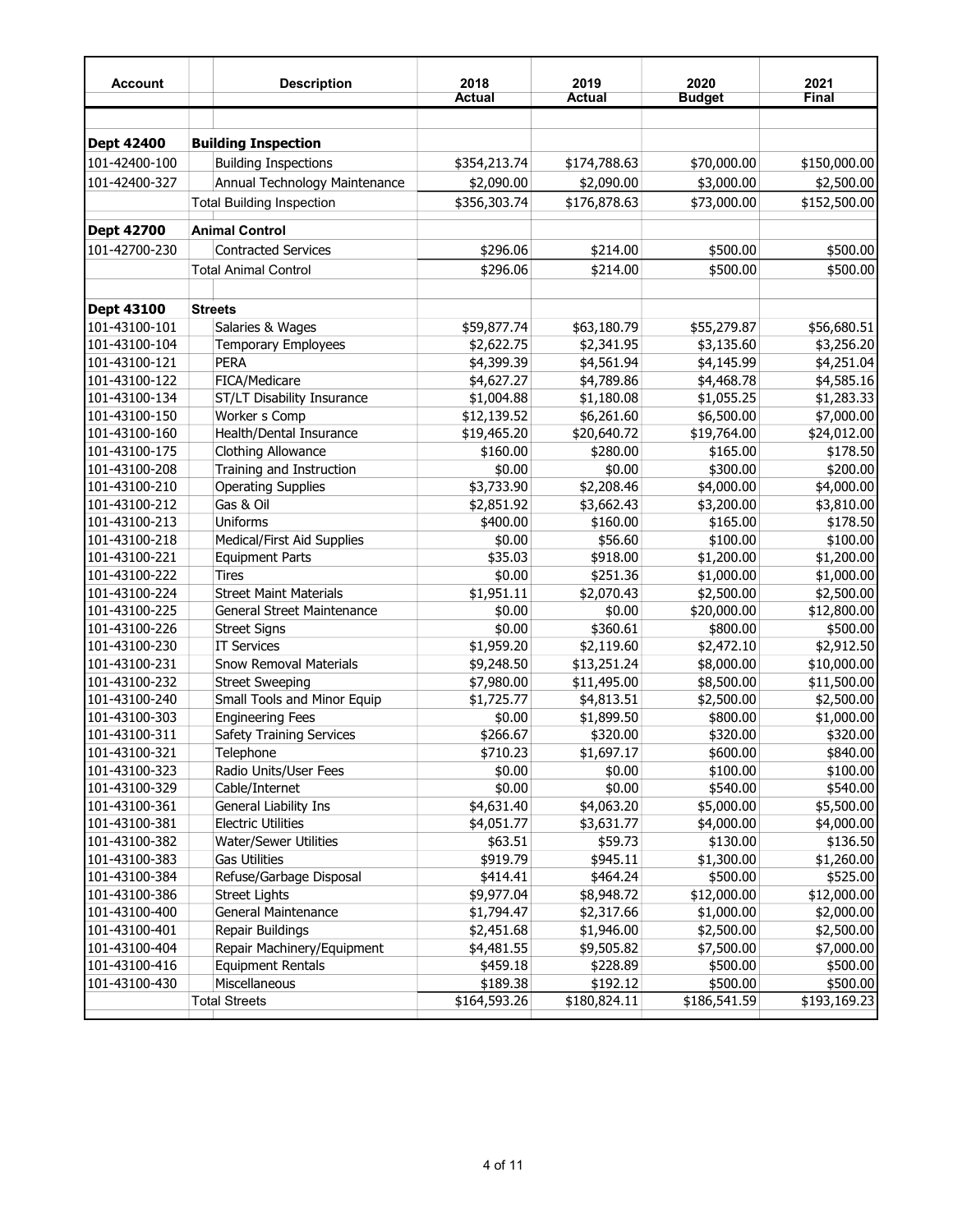| <b>Account</b> | <b>Description</b>              | 2018<br><b>Actual</b> | 2019<br><b>Actual</b>         | 2020<br><b>Budget</b> | 2021<br>Final  |
|----------------|---------------------------------|-----------------------|-------------------------------|-----------------------|----------------|
|                |                                 |                       |                               |                       |                |
| Dept 43500     | <b>Recycling</b>                |                       |                               |                       |                |
| 101-43500-101  | Salaries & Wages                | \$14,269.54           | \$14,587.74                   | \$12,594.79           | \$9,737.49     |
| 101-43500-121  | <b>PERA</b>                     | \$1,047.91            | \$1,079.19                    | \$944.61              | \$730.31       |
| 101-43500-122  | FICA/Medicare                   | \$1,088.47            | \$1,112.36                    | \$963.50              | \$744.92       |
| 101-43500-203  | Printing                        | \$1,912.56            | \$1,971.63                    | \$2,000.00            | \$2,100.00     |
| 101-43500-205  | Mileage                         | \$0.00                | \$0.00                        | \$200.00              | \$200.00       |
| 101-43500-230  | <b>Contracted Services</b>      | \$9,512.25            | \$12,590.13                   | \$13,000.00           | \$13,000.00    |
| 101-43500-322  | Postage                         | \$1,391.42            | \$2,519.25                    | \$1,750.00            | \$1,875.00     |
| 101-43500-430  | Miscellaneous                   | \$280.64              | \$353.71                      | \$600.00              | \$600.00       |
|                | <b>Total Recycling</b>          | \$29,502.79           | \$34,214.01                   | \$32,052.90           | \$28,987.72    |
|                |                                 |                       |                               |                       |                |
| Dept 45200     | <b>Parks</b>                    |                       |                               |                       |                |
| 101-45200-101  | Salaries & Wages                | \$39,918.44           | \$42,090.61                   | \$36,853.25           | \$37,787.01    |
| 101-45200-104  | Temporary Employees             | \$1,748.50            | \$1,561.30                    | \$2,090.40            | \$2,170.80     |
| 101-45200-121  | <b>PERA</b>                     | \$2,932.70            | \$3,040.82                    | \$2,763.99            | \$2,834.03     |
| 101-45200-122  | FICA/Medicare                   | \$3,092.77            | \$3,199.01                    | \$2,979.19            | \$3,056.77     |
| 101-45200-134  | ST/LT Disability Insurance      | \$669.96              | \$786.78                      | \$703.50              | \$855.55       |
| 101-45200-150  | Worker s Comp                   | \$4,806.45            | \$2,518.73                    | \$2,750.00            | \$2,800.00     |
| 101-45200-160  | Health/Dental Insurance         | \$12,976.82           | \$13,760.44                   | \$13,176.00           | \$16,008.00    |
| 101-45200-175  | <b>Clothing Allowance</b>       | \$160.00              | \$170.00                      | \$165.00              | \$178.50       |
| 101-45200-208  | Training and Instruction        | \$0.00                | \$0.00                        | \$200.00              | \$100.00       |
| 101-45200-210  | <b>Operating Supplies</b>       | \$355.14              | \$1,592.76                    | \$2,000.00            | \$2,000.00     |
| 101-45200-212  | Gas & Oil                       | \$2,349.03            | \$2,363.36                    | \$2,200.00            | \$2,810.00     |
| 101-45200-213  | Uniforms                        | \$400.00              | \$160.00                      | \$165.00              | \$178.50       |
| 101-45200-216  | Chemicals/Fertilizer            | \$33.94               | \$519.27                      | \$1,000.00            | \$1,000.00     |
| 101-45200-221  | <b>Equipment Parts</b>          | \$251.91              | \$200.00                      | \$300.00              | \$300.00       |
| 101-45200-222  | <b>Tires</b>                    | \$219.56              | \$0.00                        | \$500.00              | \$500.00       |
| 101-45200-230  | <b>IT Services</b>              | \$1,959.20            | \$2,119.60                    | \$2,472.10            | \$2,912.50     |
| 101-45200-240  | Small Tools and Minor Equip     | \$498.56              | \$264.99                      | \$1,000.00            | \$1,000.00     |
| 101-45200-303  | <b>Engineering Fees</b>         | \$0.00                | \$0.00                        | \$0.00                | \$0.00         |
| 101-45200-311  | <b>Safety Training Services</b> | \$266.67              | \$320.00                      | \$320.00              | \$320.00       |
| 101-45200-321  | Telephone                       | \$710.25              | \$1,486.02                    | \$600.00              | \$840.00       |
| 101-45200-329  | Cable/Internet                  | \$0.00                | \$0.00                        | \$360.00              | \$360.00       |
| 101-45200-361  | General Liability Ins           | \$5,375.60            | \$5,135.80                    | \$5,400.00            | \$6,200.00     |
| 101-45200-381  | <b>Electric Utilities</b>       | \$6,296.63            | \$6,512.25                    | \$6,000.00            | \$6,700.00     |
| 101-45200-382  | Water/Sewer Utilities           | \$724.00              | \$607.67                      | \$700.00              | \$725.00       |
| 101-45200-383  | <b>Gas Utilities</b>            | \$913.19              | \$998.03                      | \$1,000.00            | \$1,260.00     |
| 101-45200-384  | Refuse/Garbage Disposal         | \$414.41              | \$464.24                      | \$500.00              | \$525.00       |
| 101-45200-400  | General Maintenance             | \$1,590.49            | \$4,704.17                    | \$3,500.00            | \$14,000.00    |
| 101-45200-401  | Repair Buildings                | \$1,995.75            | \$1,298.39                    | \$2,000.00            | \$2,000.00     |
|                |                                 | \$0.00                | \$6,206.46                    |                       |                |
| 101-45200-402  | Vandalism Repairs               | \$1,429.28            | \$1,946.22                    | \$500.00              | \$500.00       |
| 101-45200-404  | Repair Machinery/Equipment      |                       |                               | \$3,500.00            | \$4,000.00     |
| 101-45200-416  | <b>Equipment Rentals</b>        | \$0.00                | \$45.87                       | \$500.00              | \$500.00       |
| 101-45200-418  | <b>Other Rentals</b>            | \$575.00              | \$584.73                      | \$500.00              | \$600.00       |
| 101-45200-430  | Miscellaneous                   | \$45.00               | \$472.00                      | \$300.00              | \$500.00       |
|                | <b>Total Parks</b>              | \$92,709.25           | \$105,129.52                  | \$96,998.43           | \$115,521.66   |
|                |                                 |                       |                               |                       |                |
|                | TOTAL FUND 101 GENERAL FUND     |                       | \$2,015,588.00 \$1,906,375.07 | \$2,027,622.69        | \$2,165,477.93 |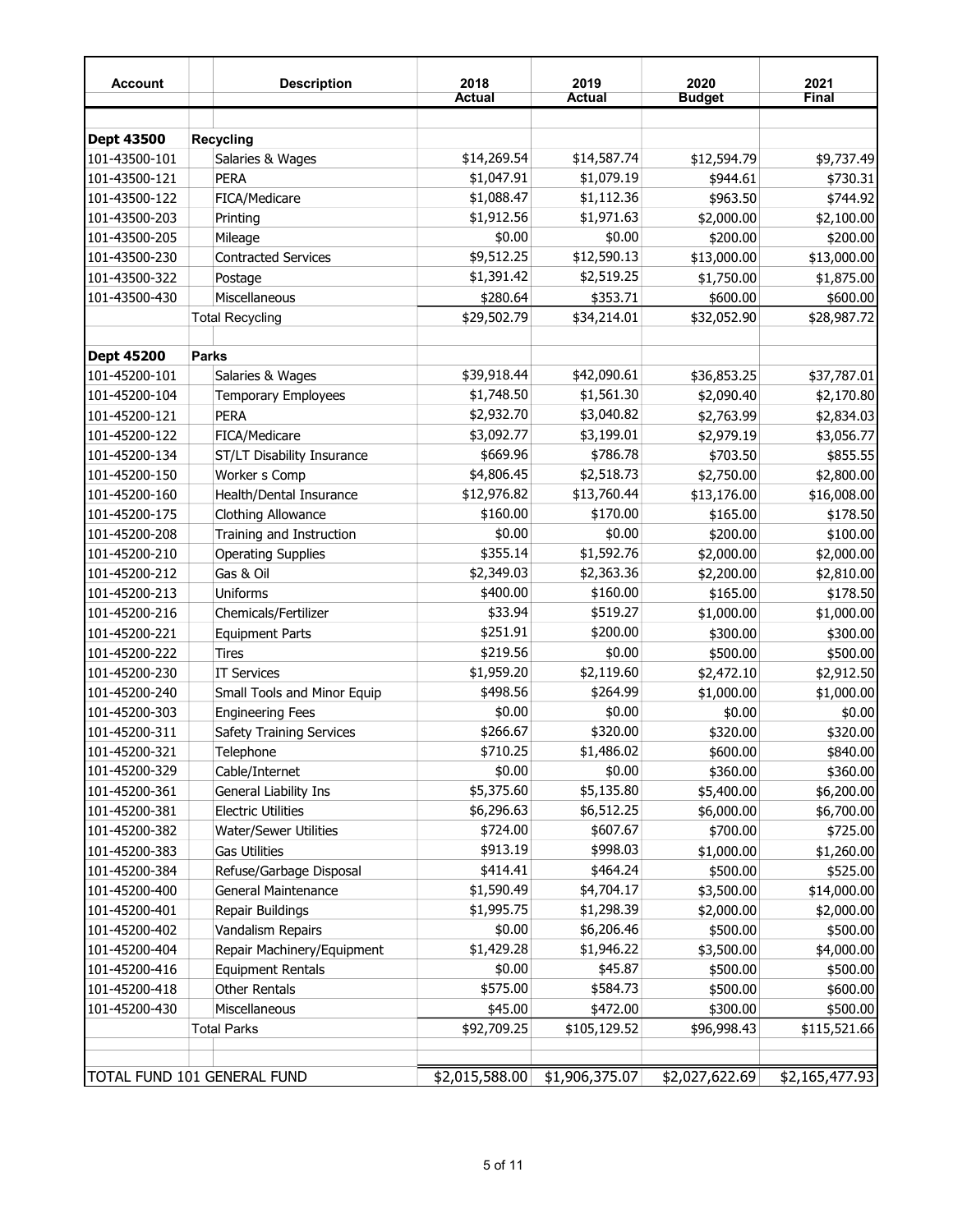| Account                        |       | <b>Description</b>                               | 2018<br><b>Actual</b> | 2019<br><b>Actual</b> | 2020<br><b>Budget</b>      | 2021<br>Final              |
|--------------------------------|-------|--------------------------------------------------|-----------------------|-----------------------|----------------------------|----------------------------|
|                                |       |                                                  |                       |                       |                            |                            |
| FUND <sub>220</sub>            |       | <b>LOVELL BUILDING</b>                           |                       |                       |                            |                            |
| Dept 41500                     |       | Administration                                   | \$305,166.87          | \$35,933.92           | \$0.00                     | \$0.00                     |
| 220-49000-700                  |       | Transfer to Other Funds                          | \$0.00                | \$0.00                | \$150,000.00               | \$100,000.00               |
| TOTAL FUND 220 LOVELL BUILDING |       |                                                  | \$367,325.94          | \$35,933.92           | \$150,000.00               | \$100,000.00               |
| FUND 310                       |       | <b>CAPITAL PROJECTS</b>                          |                       |                       |                            |                            |
| Dept 41500                     |       | Administration                                   |                       |                       |                            |                            |
| 310-00000-500                  |       | Capital Expenditures                             | \$0.00                | \$0.00                | \$16,000.00                | \$10,000.00                |
| 310-41500-520                  |       | <b>Buildings and Structures</b>                  | \$0.00                | \$61,122.85           | \$0.00                     | \$0.00                     |
| 310-41500-530                  |       | Improvements Other Than Bldgs                    | \$5,585.00            | \$0.00                | \$0.00                     | \$0.00                     |
| 310-41500-540                  |       | <b>Heavy Machinery</b>                           | \$0.00                | \$0.00                | \$0.00                     | \$0.00                     |
| 310-41500-570                  |       | Office Equip and Furnishings                     | \$10,489.38           | \$3,973.75            | \$0.00                     | \$0.00                     |
| 310-41500-580                  |       | Other Equipment                                  | \$0.00                | \$10,303.28           | \$0.00                     | \$0.00                     |
|                                |       | Tot Administration                               | \$16,074.38           | \$75,399.88           | \$16,000.00                | \$10,000.00                |
| Dept 42260                     |       | <b>Fire Department</b>                           |                       |                       |                            |                            |
| 310-42260-500                  |       | Capital Expenditures                             | \$234,327.07          | \$101,709.84          | \$20,000.00                | \$20,000.00                |
| 310-42260-550                  |       | <b>Motor Vehicles</b>                            | \$0.00                | \$9,500.00            | \$0.00                     | \$0.00                     |
| 310-42260-570                  |       | Office Equip and Furn.                           |                       | \$0.00                | \$0.00                     | \$9,000.00                 |
| 310-42260-580                  |       | Other Equipment                                  | \$0.00                | \$3,675.97            | \$0.00                     | \$31,000.00                |
|                                |       | Tot Fire Department                              | \$234,327.07          | \$114,885.81          | \$20,000.00                | \$60,000.00                |
| Dept 43100                     |       | <b>Streets</b>                                   |                       |                       |                            |                            |
| 310-43100-500                  |       | Capital Expenditures                             | \$0.00                | \$0.00                | \$0.00                     | \$0.00                     |
| 310-43100-520                  |       | <b>Buildings and Structures</b>                  | \$0.00                | \$0.00                | \$50,000.00                | \$200,000.00               |
| 310-43100-530                  |       | Improvements Other Than Bldgs                    | \$0.00                | \$0.00                | \$0.00                     | \$0.00                     |
| 310-43100-540                  |       | <b>Heavy Machinery</b>                           | \$0.00                | \$0.00                | \$0.00                     | \$0.00                     |
| 310-43100-550                  |       | <b>Motor Vehicles</b>                            | \$0.00                | \$0.00                | \$0.00                     | \$0.00                     |
| 310-43100-580                  |       | Other Equipment                                  | \$0.00                | \$0.00                | \$18,000.00                | \$0.00                     |
|                                |       | <b>Toti Streets</b>                              | \$0.00                | \$0.00                | \$68,000.00                | \$200,000.00               |
|                                |       |                                                  |                       |                       |                            |                            |
| Dept 45200                     | Parks |                                                  |                       |                       |                            |                            |
| 310-45200-500                  |       | Capital Expenditures                             | \$0.00                | \$4,972.98            | \$0.00                     | \$0.00                     |
| 310-45200-520                  |       | <b>Buildings and Structures</b>                  | \$0.00                | \$0.00                | \$15,000.00                | \$0.00                     |
| 310-45200-530                  |       | Improvements Other Than Bldgs<br>Other Equipment | \$0.00                | \$0.00                | \$20,000.00                | \$0.00                     |
| 310-45200-580                  |       | Tot Parks                                        | \$0.00<br>\$0.00      | \$0.00<br>\$4,972.98  | \$18,000.00<br>\$53,000.00 | \$10,000.00<br>\$10,000.00 |
|                                |       |                                                  |                       |                       |                            |                            |
| 310-49000-700                  |       | Transfers to Other Funds                         | \$0.00                | \$25,000.00           | \$94,400.00                | \$213,200.00               |
| 310-49000-709                  |       | <b>Interfund Transfer</b>                        | \$0.00<br>\$0.00      | \$0.00<br>\$25,000.00 | \$0.00<br>\$94,400.00      | \$0.00<br>\$213,200.00     |
|                                |       |                                                  |                       |                       |                            |                            |
|                                |       | TOTAL FUND 310 CAPITAL PROJECTS                  | \$250,401.45          | \$220,258.67          | \$251,400.00               | \$493,200.00               |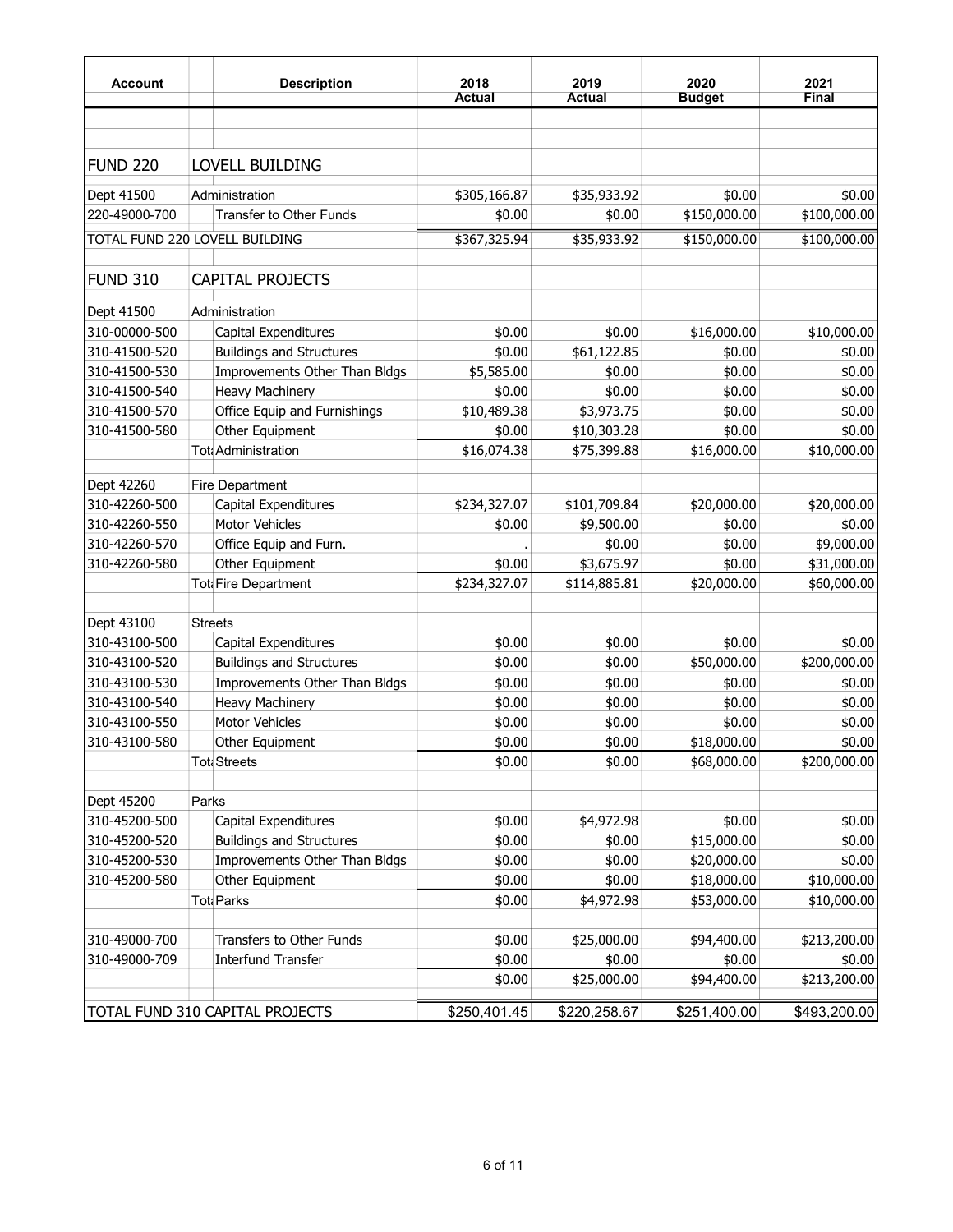| <b>Account</b>  |       | <b>Description</b>             | 2018<br><b>Actual</b> | 2019<br><b>Actual</b> | 2020<br><b>Budget</b> | 2021<br>Final |
|-----------------|-------|--------------------------------|-----------------------|-----------------------|-----------------------|---------------|
|                 |       |                                |                       |                       |                       |               |
| FUND 320        |       | <b>TIF 1-3</b>                 |                       |                       |                       |               |
| 320-41500-300   |       | <b>Administrative Expenses</b> | \$0.00                | \$1,606.29            | \$8,029.00            | \$16,985.00   |
| 320-41500-308   |       | Consultants                    | \$0.00                | \$0.00                | \$240.00              | \$200.00      |
| 320-46330-490   |       | <b>Tax Increments</b>          | \$0.00                | \$0.00                | \$71,822.00           | \$149,274.00  |
| 320-60000-611   |       | <b>Bond Interest</b>           | \$0.00                | \$82,017.33           | \$0.00                | \$0.00        |
|                 | Total |                                | \$0.00                | \$83,623.62           | \$80,091.00           | \$166,459.00  |
|                 |       |                                |                       |                       |                       |               |
| <b>FUND 405</b> |       | PARK DEDICATION FUND           |                       |                       |                       |               |
| 405-45200-500   |       | Capital Expenditures           | \$0.00                | \$0.00                | \$130,000.00          | \$242,000.00  |
|                 | Total |                                | \$0.00                | \$0.00                | \$130,000.00          | \$242,000.00  |
| <b>FUND 417</b> |       | <b>17 STREET IMPROVEMENTS</b>  |                       |                       |                       |               |
| 417-00000-303   |       | <b>Engineering Fees</b>        | \$24,320.59           | \$8,131.58            | \$3,000.00            | \$3,000.00    |
| 417-00000-500   |       | Capital Expenditures           | \$0.00                | \$0.00                | \$0.00                | \$0.00        |
| 417-49000-700   |       | Transfers to Other Funds       | \$0.00                | \$0.00                | \$25,000.00           | \$0.00        |
|                 | Total |                                | \$24,320.59           | \$8,131.58            | \$28,000.00           | \$3,000.00    |
|                 |       |                                |                       |                       |                       |               |
| FUND 419        |       | 19 JACKSON AVE IMPROVEMENTS    |                       |                       |                       |               |
| 419-00000-303   |       | <b>Engineering Fees</b>        | \$0.00                | \$22,176.31           | \$10,000.00           | \$2,500.00    |
| 419-00000-315   |       | <b>Construction Costs</b>      | \$0.00                | \$0.00                | \$84,000.00           | \$0.00        |
| 419-00000-351   |       | Legal Notices Publishing       | \$0.00                | \$0.00                | \$400.00              | \$0.00        |
|                 | Total |                                | \$0.00                | \$22,176.31           | \$94,400.00           | \$2,500.00    |
| FUND 421        |       | 21 STREET IMPROVEMENTS         |                       |                       |                       |               |
| 421-00000-303   |       | <b>Engineering Fees</b>        | \$0.00                | \$0.00                | \$0.00                | \$50,000.00   |
| 421-00000-315   |       | <b>Construction Costs</b>      | \$0.00                | \$0.00                | \$0.00                | \$162,500.00  |
| 421-00000-351   |       | Legal Notices Publishing       | \$0.00                | \$0.00                | \$0.00                | \$700.00      |
|                 | Total |                                | \$0.00                | \$0.00                | \$0.00                | \$213,200.00  |
|                 |       |                                |                       |                       |                       |               |
| <b>FUND 551</b> |       | 16 NORTH METRO GO              |                       |                       |                       |               |
| 551-60000-601   |       | <b>Bond Principal</b>          | \$3,401.00            | \$3,490.50            | \$3,580.00            | \$3,580.00    |
| 551-60000-611   |       | <b>Bond Interest</b>           | \$506.58              | \$438.56              | \$368.74              | \$297.14      |
| 551-60000-620   |       | Fiscal Agent s Fees            | \$195.38              | \$196.45              | \$197.44              | \$193.86      |
|                 | Total |                                | \$4,102.96            | \$4,125.51            | \$4,146.18            | \$4,071.00    |
| <b>FUND 585</b> |       | 04 OAK LANE                    |                       |                       |                       |               |
| 585-60000-601   |       | <b>Bond Principal</b>          | \$20,000.00           | \$20,000.00           | \$20,000.00           | \$0.00        |
| 585-60000-611   |       | <b>Bond Interest</b>           | \$2,310.00            | \$1,400.00            | \$470.00              | \$0.00        |
| 585-60000-620   |       | Fiscal Agent s Fees            | \$475.00              | \$237.50              | \$237.50              | \$0.00        |
|                 | Total |                                | \$22,785.00           | \$21,637.50           | \$20,707.50           | \$0.00        |
|                 |       |                                |                       |                       |                       |               |
| FUND 591        |       | 14 STREETS - VARIOUS           |                       |                       |                       |               |
| 591-60000-601   |       | <b>Bond Principal</b>          | \$8,222.00            | \$8,222.00            | \$8,222.00            | \$8,222.00    |
| 591-60000-611   |       | <b>Bond Interest</b>           | \$11,805.88           | \$13,457.36           | \$13,350.47           | \$13,243.59   |
| 591-60000-620   |       | Fiscal Agent s Fees            | \$390.50              | \$472.73              | \$472.77              | \$472.77      |
|                 | Total |                                | \$20,418.38           | \$22,152.09           | \$22,045.24           | \$21,938.35   |
| FUND 592        |       | 15 STREETS - VARIOUS           |                       |                       |                       |               |
| 592-60000-601   |       | <b>Bond Principal</b>          | \$0.00                | \$70,000.00           | \$65,000.00           | \$65,000.00   |
| 592-60000-611   |       | <b>Bond Interest</b>           | \$35,385.00           | \$36,750.00           | \$34,725.00           | \$32,775.00   |
| 592-60000-620   |       | Fiscal Agent s Fees            | \$475.00              | \$475.00              | \$475.00              | \$475.00      |
|                 | Total |                                | \$35,860.00           | \$107,225.00          | \$100,200.00          | \$98,250.00   |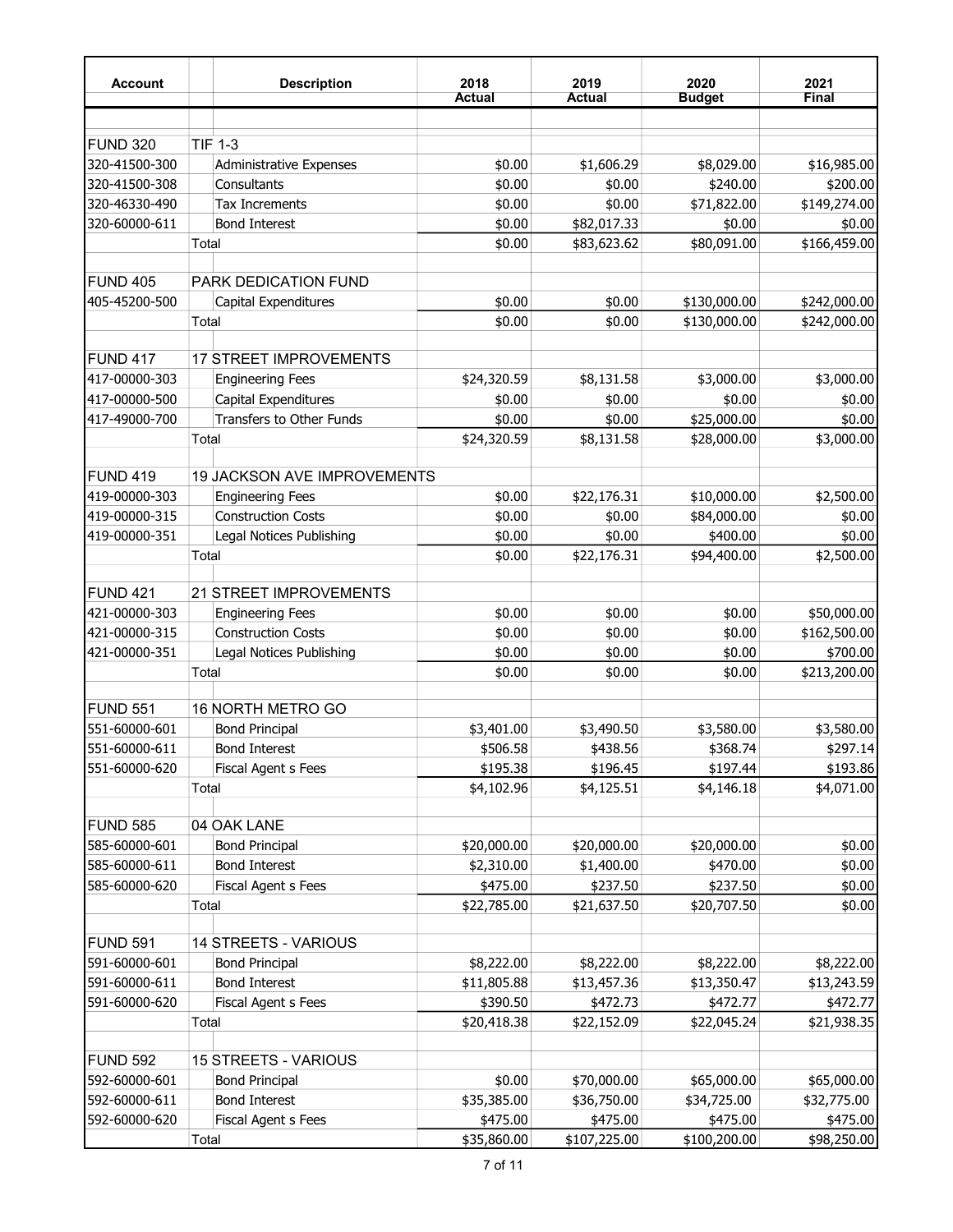| <b>Account</b>        |       | <b>Description</b>                 | 2018<br>Actual | 2019<br>Actual | 2020<br><b>Budget</b> | 2021<br>Final  |
|-----------------------|-------|------------------------------------|----------------|----------------|-----------------------|----------------|
|                       |       |                                    |                |                |                       |                |
| <b>FUND 599</b>       |       | POLICE BUILDING                    |                |                |                       |                |
| 599-42110-601         |       | <b>Bond Principal</b>              | \$55,000.00    | \$55,000.00    | \$60,000.00           | \$5,000.00     |
| 599-42110-611         |       | <b>Bond Interest</b>               | \$2,951.25     | \$2,277.50     | \$1,470.00            | \$1,778.64     |
| 599-42110-620         |       | Fiscal Agent s Fees                | \$0.00         | \$0.00         | \$0.00                | \$0.00         |
|                       | Total |                                    | \$57,951.25    | \$57,277.50    | \$61,470.00           | \$6,778.64     |
| FUND 609              |       | <b>MUNICIPAL LIQUOR FUND</b>       |                |                |                       |                |
| 609-00000-101         |       | Salaries & Wages                   | \$323,807.63   | \$342,200.14   | \$352,767.65          | \$347,889.25   |
| 609-00000-121         |       | <b>PERA</b>                        | \$20,948.31    | \$22,670.92    | \$26,457.57           | \$26,091.69    |
| 609-00000-122         |       | FICA/Medicare                      | \$24,903.40    | \$25,917.79    | \$26,986.73           | \$26,613.53    |
| 609-00000-134         |       | ST/LT Disability Insurance         | \$2,193.72     | \$2,474.73     | \$2,800.00            | \$2,800.00     |
| 609-00000-150         |       | Worker s Comp                      | \$18,822.91    | \$9,433.95     | \$9,750.00            | \$11,480.00    |
| 609-00000-160         |       | Health/Dental Insurance            | \$26,667.04    | \$41,765.86    | \$49,410.00           | \$50,580.00    |
| 609-00000-200         |       | <b>Office Supplies</b>             | \$613.95       | \$1,561.42     | \$3,500.00            | \$2,500.00     |
| 609-00000-208         |       | Training and Instruction           | \$14.95        | \$500.00       | \$500.00              | \$500.00       |
| 609-00000-210         |       | <b>Operating Supplies</b>          | \$691.00       | \$1,038.39     | \$2,000.00            | \$1,500.00     |
| 609-00000-213         |       | Uniforms                           | \$234.30       | \$346.12       | \$700.00              | \$700.00       |
| 609-00000-230         |       | <b>Contracted Services</b>         | \$1,223.73     | \$0.00         | \$3,000.00            | \$3,000.00     |
| 609-00000-251         |       | Liquor Purchase                    | \$694,783.37   | \$732,740.06   | \$750,000.00          | \$750,000.00   |
| 609-00000-252         |       | Beer Purchase                      | \$1,206,046.67 | \$1,173,430.30 | \$1,200,000.00        | \$1,250,000.00 |
| 609-00000-253         |       | Wine Purchase                      | \$356,193.99   | \$356,508.40   | \$450,000.00          | \$400,000.00   |
| 609-00000-254         |       | Miscellaneous Purchase             | \$31,809.01    | \$27,982.98    | \$25,000.00           | \$30,000.00    |
| 609-00000-255         |       | Linen                              | \$1,089.69     | \$1,368.25     | \$2,000.00            | \$1,600.00     |
| 609-00000-256         |       | <b>Tobacco Products For Resale</b> | \$127,196.77   | \$134,894.94   | \$125,000.00          | \$155,000.00   |
| 609-00000-257         |       | <b>Ice For Resale</b>              | \$7,482.91     | \$7,078.71     | \$7,500.00            | \$8,700.00     |
| 609-00000-301         |       | Auditing/Acctg Services            | \$2,236.50     | \$4,132.50     | \$3,450.00            | \$5,600.00     |
| 609-00000-304         |       | Legal Fees                         | \$0.00         | \$0.00         | \$500.00              | \$500.00       |
| 609-00000-311         |       | <b>Safety Training Services</b>    | \$66.67        | \$0.00         | \$80.00               | \$80.00        |
| 609-00000-321         |       | Telephone                          | \$380.34       | \$384.11       | \$1,000.00            | \$600.00       |
| 609-00000-322         |       | Postage                            | \$586.69       | \$1,031.50     | \$1,050.00            | \$1,125.00     |
| 609-00000-327         |       | Annual Technology Maintenance      | \$1,936.62     | \$2,497.73     | \$5,000.00            | \$2,000.00     |
| 609-00000-329         |       | Cable/Internet                     | \$1,596.81     | \$1,611.32     | \$1,500.00            | \$1,800.00     |
| 609-00000-340         |       | Advertising                        | \$3,641.70     | \$6,557.90     | \$7,000.00            | \$7,000.00     |
| 609-00000-361         |       | General Liability Ins              | \$11,405.00    | \$11,955.00    | \$12,000.00           | \$13,000.00    |
| 609-00000-381         |       | <b>Electric Utilities</b>          | \$16,803.06    | \$14,024.81    | \$18,000.00           | \$16,000.00    |
| 609-00000-382         |       | <b>Water/Sewer Utilities</b>       | \$729.03       | \$695.98       | \$1,000.00            | \$800.00       |
| 609-00000-383         |       | <b>Gas Utilities</b>               | \$3,310.78     | \$3,185.46     | \$4,000.00            | \$3,800.00     |
| 609-00000-384         |       | Refuse/Garbage Disposal            | \$1,104.41     | \$1,150.17     | \$1,200.00            | \$1,200.00     |
| 609-00000-385         |       | <b>Building Security</b>           | \$2,427.73     | \$1,246.00     | \$2,500.00            |                |
| 609-00000-400         |       | General Maintenance                | \$15,436.78    |                |                       | \$2,500.00     |
| 609-00000-401         |       | Repair Buildings                   |                | \$5,102.19     | \$2,000.00            | \$3,000.00     |
|                       |       |                                    | \$3,334.52     | \$2,859.26     | \$5,000.00            | \$4,000.00     |
| 609-00000-404         |       | Repair Machinery/Equipment         | \$2,524.71     | \$2,777.38     | \$3,000.00            | \$3,000.00     |
| 609-00000-405         |       | Depreciation                       | \$44,061.79    | \$39,915.34    | \$39,915.34           | \$55,915.34    |
| 609-00000-411         |       | Culligan                           | \$171.60       | \$171.60       | \$200.00              | \$200.00       |
| 609-00000-430         |       | Miscellaneous                      | \$376.90       | \$332.26       | \$800.00              | \$800.00       |
| 609-00000-433         |       | Dues and Subscriptions             | \$2,720.00     | \$2,720.00     | \$2,800.00            | \$2,800.00     |
| 609-00000-438         |       | Real Estate Taxes                  | \$94.14        | \$69.14        | \$160.61              | \$100.00       |
| 609-00000-440         |       | <b>Bank Charges</b>                | \$48,319.77    | \$56,968.17    | \$50,000.00           | \$52,000.00    |
| 609-00000-500         |       | Capital Expenditures               | \$1,843.91     | \$34,329.28    | \$120,000.00          | \$35,000.00    |
| 609-00000-604         |       | Lease Hold Principal               | \$52,044.24    | \$0.00         | \$0.00                | \$0.00         |
| 609-00000-614         |       | Lease Hold Interest                | \$9,752.50     | \$6,366.62     | \$0.00                | \$0.00         |
| 609-00000-700         |       | Transfers to Other Funds           | \$85,000.00    | \$120,000.00   | \$125,000.00          | \$175,000.00   |
| 609-41900-230         |       | <b>IT Services</b>                 | \$1,959.20     | \$2,119.60     | \$2,472.10            | \$2,912.50     |
| 609-49440-129         |       | Pension Expense                    | $-$13,261.00$  | $-$272.00$     | \$0.00                | \$0.00         |
| <b>TOTAL FUND 609</b> |       |                                    | \$3,145,327.75 | \$3,203,844.28 | \$3,447,000.00        | \$3,459,687.31 |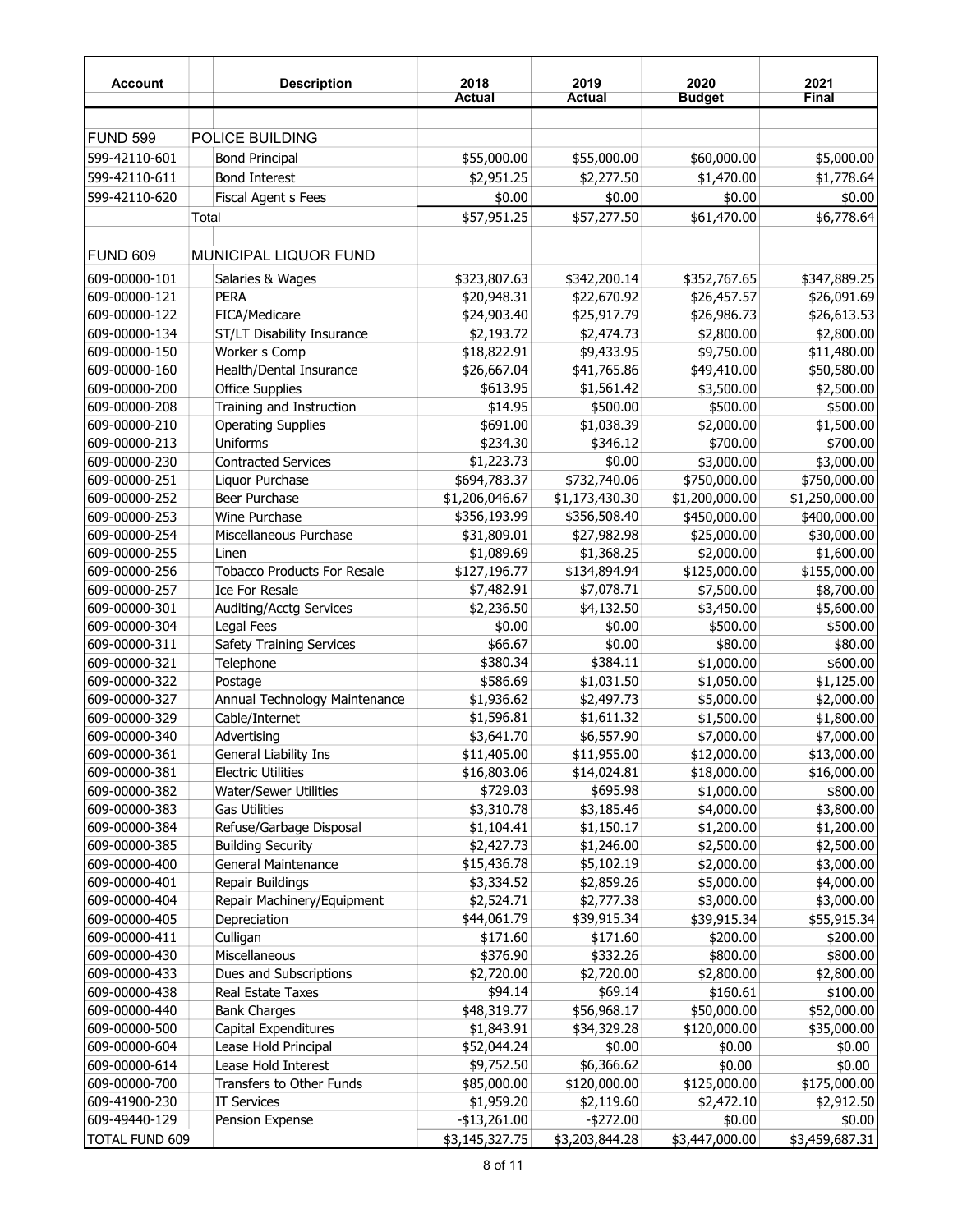| <b>Account</b>  | <b>Description</b>              | 2018          | 2019          | 2020          | 2021         |
|-----------------|---------------------------------|---------------|---------------|---------------|--------------|
|                 |                                 | <b>Actual</b> | <b>Actual</b> | <b>Budget</b> | <b>Final</b> |
|                 |                                 |               |               |               |              |
|                 |                                 |               |               |               |              |
| <b>FUND 651</b> | <b>STORM SEWER</b>              |               |               |               |              |
| 651-00000-101   | Salaries and Wages              | \$12,119.15   | \$13,019.00   | \$16,151.92   | \$16,703.87  |
| 651-00000-121   | <b>PERA</b>                     | \$883.57      | \$927.17      | \$1,211.39    | \$1,252.79   |
| 651-00000-122   | FICA/Medicare                   | \$899.44      | \$950.54      | \$1,235.62    | \$1,277.85   |
| 651-00000-175   | <b>Clothing Allowance</b>       | \$48.00       | \$51.00       | \$49.50       | \$34.00      |
| 651-00000-208   | Training and Instruction        | \$0.00        | \$0.00        | \$100.00      | \$100.00     |
| 651-00000-210   | <b>Operating Supplies</b>       | \$8.12        | \$149.28      | \$500.00      | \$500.00     |
| 651-00000-212   | Gas & Oil                       | \$695.60      | \$1,033.78    | \$720.00      | \$440.00     |
| 651-00000-213   | Uniforms                        | \$0.00        | \$48.00       | \$49.50       | \$34.00      |
| 651-00000-221   | <b>Equipment Parts</b>          | \$0.00        | \$0.00        | \$90.00       | \$100.00     |
| 651-41900-230   | <b>IT Services</b>              | \$979.60      | \$1,059.80    | \$1,236.05    | \$1,456.25   |
| 651-00000-240   | Small Tools and Minor Equip     | \$65.15       | \$0.00        | \$540.00      | \$500.00     |
| 651-00000-301   | <b>Auditing/Acctg Services</b>  | \$1,491.00    | \$2,755.00    | \$1,150.00    | \$1,400.00   |
| 651-00000-303   | <b>Engineering Fees</b>         | \$17,928.00   | \$22,015.25   | \$15,000.00   | \$20,000.00  |
| 651-00000-311   | <b>Safety Training Services</b> | \$66.67       | \$80.00       | \$80.00       | \$80.00      |
| 651-00000-321   | Telephone                       | \$340.96      | \$556.14      | \$180.00      | \$160.00     |
| 651-00000-322   | Postage                         | \$171.79      | \$275.04      | \$240.00      | \$225.00     |
| 651-00000-327   | Annual Technology Maintenance   | \$39.75       | \$39.75       | \$175.00      | \$100.00     |
| 651-00000-381   | <b>Electric Utilities</b>       | \$1,782.53    | \$1,542.10    | \$1,200.00    | \$1,600.00   |
| 651-00000-382   | <b>Water/Sewer Utilities</b>    | \$19.09       | \$17.99       | \$39.00       | \$26.00      |
| 651-00000-383   | <b>Gas Utilities</b>            | \$469.75      | \$472.51      | \$390.00      | \$400.00     |
| 651-00000-384   | Refuse/Garbage Disposal         | \$124.66      | \$139.50      | \$150.00      | \$150.00     |
| 651-00000-400   | <b>General Maintenance</b>      | \$927.73      | \$4,791.24    | \$1,000.00    | \$1,200.00   |
| 651-00000-401   | Repair Buildings                | \$300.00      | \$0.00        | \$300.00      | \$300.00     |
| 651-00000-404   | Repair Machinery/Equipment      | \$1,469.99    | \$200.00      | \$1,500.00    | \$1,000.00   |
| 651-00000-405   | Depreciation                    | \$2,471.76    | \$2,471.76    | \$2,471.76    | \$2,471.76   |
| 651-00000-420   | Sewer Cleaning/Televising       | \$0.00        | \$6,477.50    | \$7,000.00    | \$8,000.00   |
| 651-00000-430   | Miscellaneous                   | \$400.00      | \$0.00        | \$0.00        | \$0.00       |
| 651-00000-500   | Capital Expenditures            | \$0.00        | \$0.00        | \$0.00        | \$7,000.00   |
| 651-00000-601   | <b>Bond Principal</b>           | \$1,778.00    | \$1,778.00    | \$1,778.00    | \$1,778.00   |
| 651-00000-611   | <b>Bond Interest</b>            | \$2,923.26    | \$2,901.14    | \$2,887.03    | \$2,863.91   |
| 651-00000-620   | <b>Fiscal Agent s Fees</b>      | \$97.79       | \$102.24      | \$102.24      | \$102.24     |
| 651-49440-129   | Pension Expense                 | $-$ \$466.00  | \$243.00      | \$500.00      | \$500.00     |
|                 |                                 | \$48,035.36   | \$64,096.73   | \$58,027.01   | \$71,755.66  |
|                 |                                 |               |               |               |              |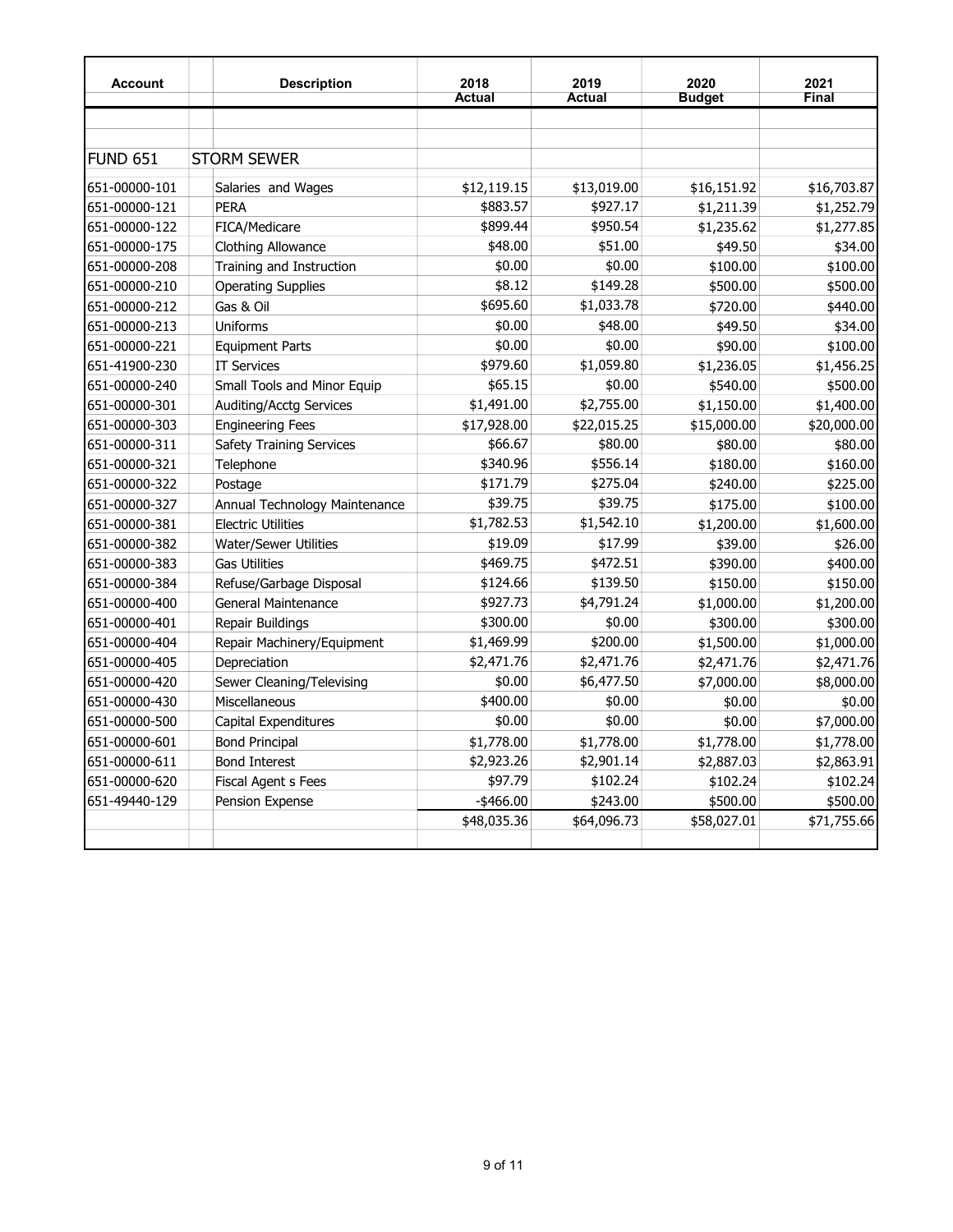| <b>Account</b>  | <b>Description</b>              | 2018<br><b>Actual</b> | 2019<br><b>Actual</b> | 2020<br><b>Budget</b> | 2021<br>Final |
|-----------------|---------------------------------|-----------------------|-----------------------|-----------------------|---------------|
|                 |                                 |                       |                       |                       |               |
| <b>FUND 730</b> | <b>WATER FUND</b>               |                       |                       |                       |               |
| 730-00000-101   | Salaries and Wages              | \$67,930.41           | \$68,048.56           | \$69,403.56           | \$71,748.83   |
| 730-00000-121   | <b>PERA</b>                     | \$4,951.68            | \$4,904.19            | \$5,205.27            | \$5,381.16    |
| 730-00000-122   | FICA/Medicare                   | \$5,031.02            | \$4,966.91            | \$5,309.37            | \$5,488.79    |
| 730-00000-150   | Worker s Comp                   | \$947.20              | \$451.54              | \$500.00              | \$560.00      |
| 730-00000-175   | <b>Clothing Allowance</b>       | \$216.00              | \$13.52               | \$222.75              | \$229.50      |
| 730-00000-208   | Training and Instruction        | \$0.00                | \$198.82              | \$400.00              | \$200.00      |
| 730-00000-210   | <b>Operating Supplies</b>       | \$49.65               | \$605.86              | \$1,500.00            | \$1,000.00    |
| 730-00000-212   | Gas & Oil                       | \$2,424.84            | \$2,066.62            | \$2,000.00            | \$2,470.00    |
| 730-00000-213   | Uniforms                        | \$0.00                | \$432.00              | \$222.75              | \$229.50      |
| 730-00000-216   | Chemicals                       | \$15,339.18           | \$10,130.88           | \$15,000.00           | \$15,000.00   |
| 730-00000-217   | <b>Education Reimbursement</b>  | \$0.00                | \$0.00                | \$0.00                | \$0.00        |
| 730-00000-221   | <b>Equipment Parts</b>          | \$155.84              | \$300.00              | \$800.00              | \$500.00      |
| 730-00000-228   | Gopher State One Call           | \$351.96              | \$369.92              | \$500.00              | \$500.00      |
| 730-41900-230   | <b>IT Services</b>              | \$1,959.20            | \$2,119.60            | \$2,472.10            | \$2,912.50    |
| 730-00000-240   | Small Tools and Minor Equip     | \$441.76              | \$0.00                | \$2,430.00            | \$1,000.00    |
| 730-00000-301   | Auditing/Acctg Services         | \$2,982.00            | \$5,510.00            | \$4,600.00            | \$5,600.00    |
| 730-00000-303   | <b>Engineering Fees</b>         | \$6,264.00            | \$18,715.78           | \$1,000.00            | \$10,000.00   |
| 730-00000-306   | <b>Water Testing</b>            | \$1,150.00            | \$1,271.08            | \$1,400.00            | \$1,300.00    |
| 730-00000-308   | <b>Consultant Fees</b>          | \$0.00                | \$1,038.50            | \$0.00                | \$20,000.00   |
| 730-00000-309   | EDP, Software and Design        | \$216.00              | \$216.00              | \$250.00              | \$250.00      |
| 730-00000-311   | <b>Safety Training Services</b> | \$266.67              | \$320.00              | \$320.00              | \$320.00      |
| 730-00000-321   | Telephone                       | \$894.87              | \$1,951.01            | \$810.00              | \$1,080.00    |
| 730-00000-322   | Postage                         | \$584.94              | \$1,096.90            | \$1,400.00            | \$1,500.00    |
| 730-00000-327   | Annual Technology Maintenance   | \$1,999.63            | \$866.30              | \$2,800.00            | \$3,000.00    |
| 730-00000-351   | Legal Notices Publishing        | \$663.48              | \$683.12              | \$700.00              | \$700.00      |
| 730-00000-361   | General Liability Ins           | \$574.00              | \$610.00              | \$600.00              | \$700.00      |
| 730-00000-381   | <b>Electric Utilities</b>       | \$4,456.33            | \$3,855.38            | \$5,400.00            | \$4,210.00    |
| 730-00000-382   | Water/Sewer Utilities           | \$85.77               | \$80.64               | \$175.50              | \$175.50      |
| 730-00000-383   | Gas Utilities                   | \$1,641.79            | \$1,181.42            | \$1,755.00            | \$1,620.00    |
| 730-00000-384   | Refuse/Garbage Disposal         | \$559.47              | \$626.65              | \$675.00              | \$675.00      |
| 730-00000-400   | General Maintenance             | \$1,778.09            | \$683.04              | \$1,000.00            | \$1,800.00    |
| 730-00000-401   | Repair Buildings                | \$411.58              | \$549.40              | \$500.00              | \$500.00      |
| 730-00000-404   | Repair Machinery/Equipment      | \$23,625.98           | \$4,387.54            | \$4,000.00            | \$4,000.00    |
| 730-00000-405   | Depreciation                    | \$30,913.24           | \$31,875.98           | \$31,875.98           | \$38,374.91   |
| 730-00000-430   | Miscellaneous                   | \$2,138.77            | \$1,690.73            | \$2,200.00            | \$2,000.00    |
| 730-00000-433   | Dues and Subscriptions          | \$302.00              | \$318.00              | \$275.00              | \$275.00      |
| 730-00000-500   | Capital Expenditures            | \$59,710.55           | \$4,813.70            | \$31,000.00           | \$0.00        |
| 730-00000-601   | <b>Bond Principal</b>           | \$25,000.00           | \$25,000.00           | \$25,000.00           | \$25,000.00   |
| 730-00000-611   | <b>Bond Interest</b>            | \$7,507.75            | \$6,762.00            | \$6,325.00            | \$5,550.00    |
| 730-00000-620   | <b>Fiscal Agent s Fees</b>      | \$150.00              | \$230.00              | \$230.00              | \$230.00      |
| 730-49440-129   | Pension Expense                 | $-$2,608.00$          | \$1,206.00            | \$6,000.00            | \$3,000.00    |
|                 | <b>Total Water Fund</b>         | \$271,067.65          | \$210,147.59          | \$236,257.28          | \$239,080.69  |